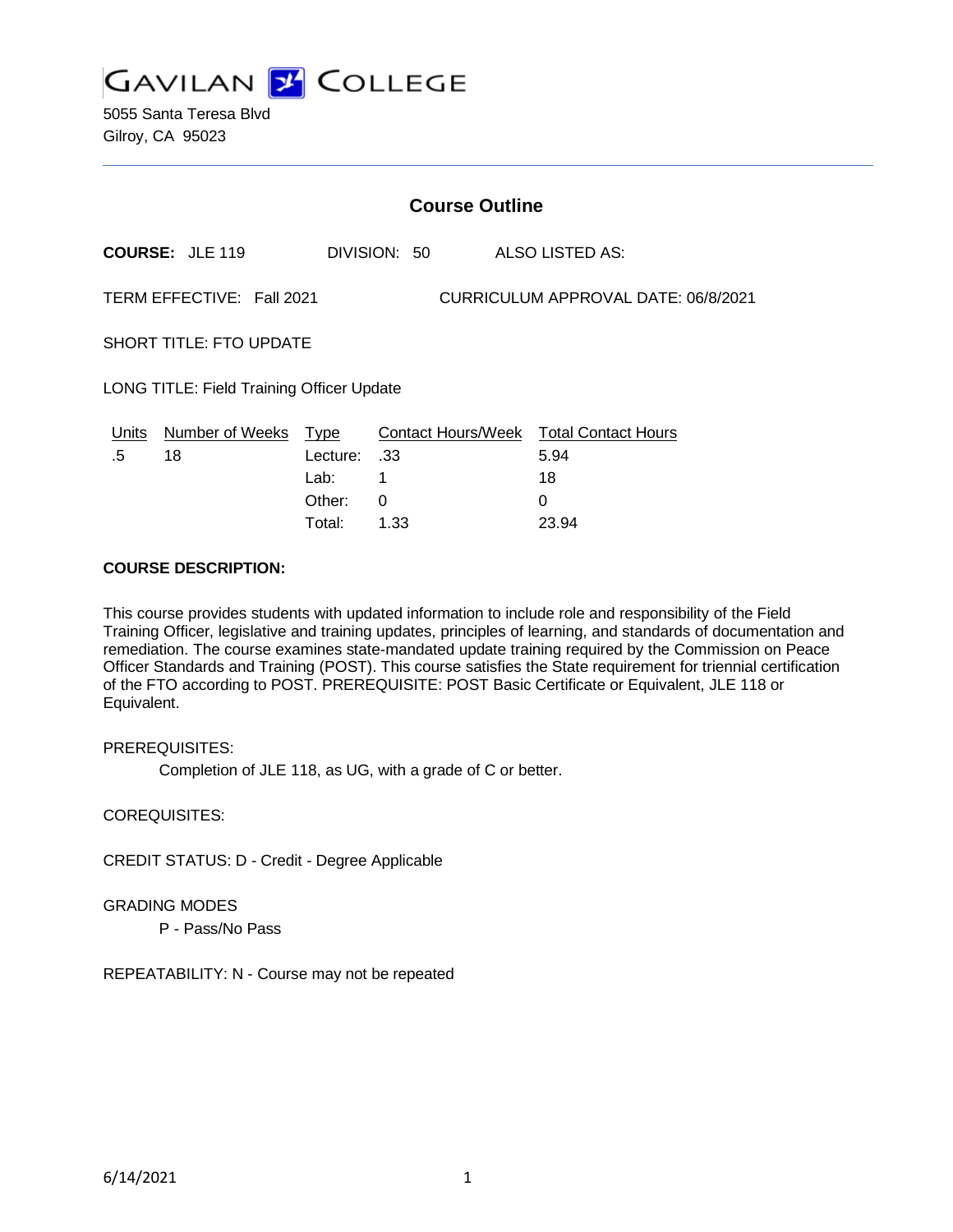SCHEDULE TYPES:

- 02 Lecture and/or discussion
- 03 Lecture/Laboratory
- 04 Laboratory/Studio/Activity
- 05 Hybrid
- 71 Dist. Ed Internet Simultaneous
- 72 Dist. Ed Internet Delayed
- 73 Dist. Ed Internet Delayed LAB

## **STUDENT LEARNING OUTCOMES:**

1. Identify principles of remedial training plans and training documentation.

Measure of assessment: class exercise evaluated by the instructor

Year assessed, or planned year of assessment: 2018

Semester: Spring

2. Recognize the importance of ethics, leadership and professionalism and how they apply to the field training officer.

Measure of assessment: quiz

Year assessed, or planned year of assessment: 2018

Semester: Spring

3. Develop a training plan that uses varied adult learning styles and communication techniques.

Measure of assessment: Class exercise evaluated by the instructor

Year assessed, or planned year of assessment: 2018

Semester: Spring

## **CONTENT, STUDENT PERFORMANCE OBJECTIVES, OUT-OF-CLASS ASSIGNMENTS**

Curriculum Approval Date: 06/8/2021

1 Hours

A. Presenter-Specific Activities and Testing Requirements

The student must successfully present a one-on-one training demonstration

(simulating a FTO-Trainee situation). The student will select from trainee law enforcement training topics and provide training in the selected topical area to a - trainee - or role player.

1.

Teaching/Training demonstration/presentation

2. Presenter-developed activities/tests as required by the block instructor

1 Hours

B. Standardized Curriculums And Performance

**Objectives** 

The student will develop a training plan that uses varied adult learning styles and communication techniques. Using the Standardized Evaluation Guidelines developed specifically for this exercise, the demonstration will be evaluated by another student.

1. Provide a consistent and standardized training plan for FTOs to follow while

delivering training in each phase

of the program

a. Material presented by each FTO is the same in each phase of training

b. Provides fair/equitable delivery of information - prevents trainee

complaints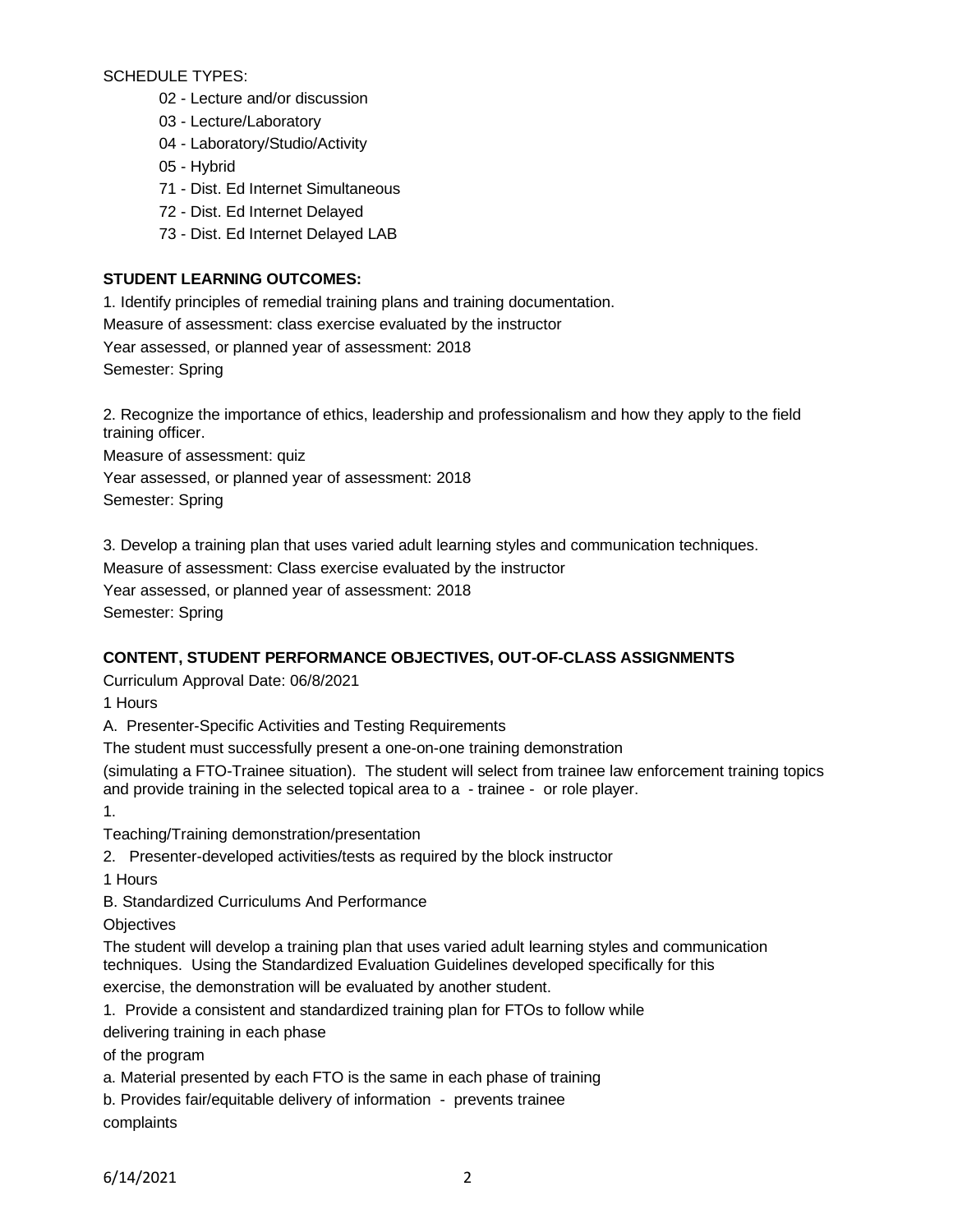1.5 Hours

- C. Difference Between Training and Evaluation
- Students will complete evaluations of students during role play exercises.
- 1. Training is the opportunity to:

a.

- Provide instruction and demonstration,
- b. With the trainee attempting the task, and
- c. FTO coaching and providing feedback
- 2. Evaluation is:
- a. The process of

documenting progress or lack of learning those tasks

- 3. Training must occur prior to evaluation
- 4. One without the other makes learning unachievable
- 5. Discussion of the
- Academy Training vs. Field Training
- a. Does one prepare for the other
- b. Do the two go hand-in-hand
- .5 Hours
- D. Leadership, Ethics and Professionalism
- Students will demonstrate

accepted principles of conduct based on professional values at all times.

- 1. The general understanding of the definition from Merriam-Webster includes:
- a. A set of moral principles
- or values
- b. A theory or system of moral values
- c. A guiding philosophy
- 2. The POST definition
- a. The accepted principles of conduct, governing decisions and actions,

based on professional values and expectations

2 Hours

E. Adult Learning Methods

Students will discuss skills taught and methods to apply them during class exercises.

1.

Practical and Meaningful

- a. What is in it for me? Do I need to know this?
- b. How will this apply to my job? How will I use this?
- 2. Experience-based
- a.

Knowledgeable instructor/subject matter expert

- b. Practical application
- c. Use of existing knowledge, skills, abilities, experience
- 3. Allows for input/buy in

a.

- Group participation
- b. Validates material covered
- 4. Self-directed
- a. Willingness to learn, self-motivated
- 2 Hours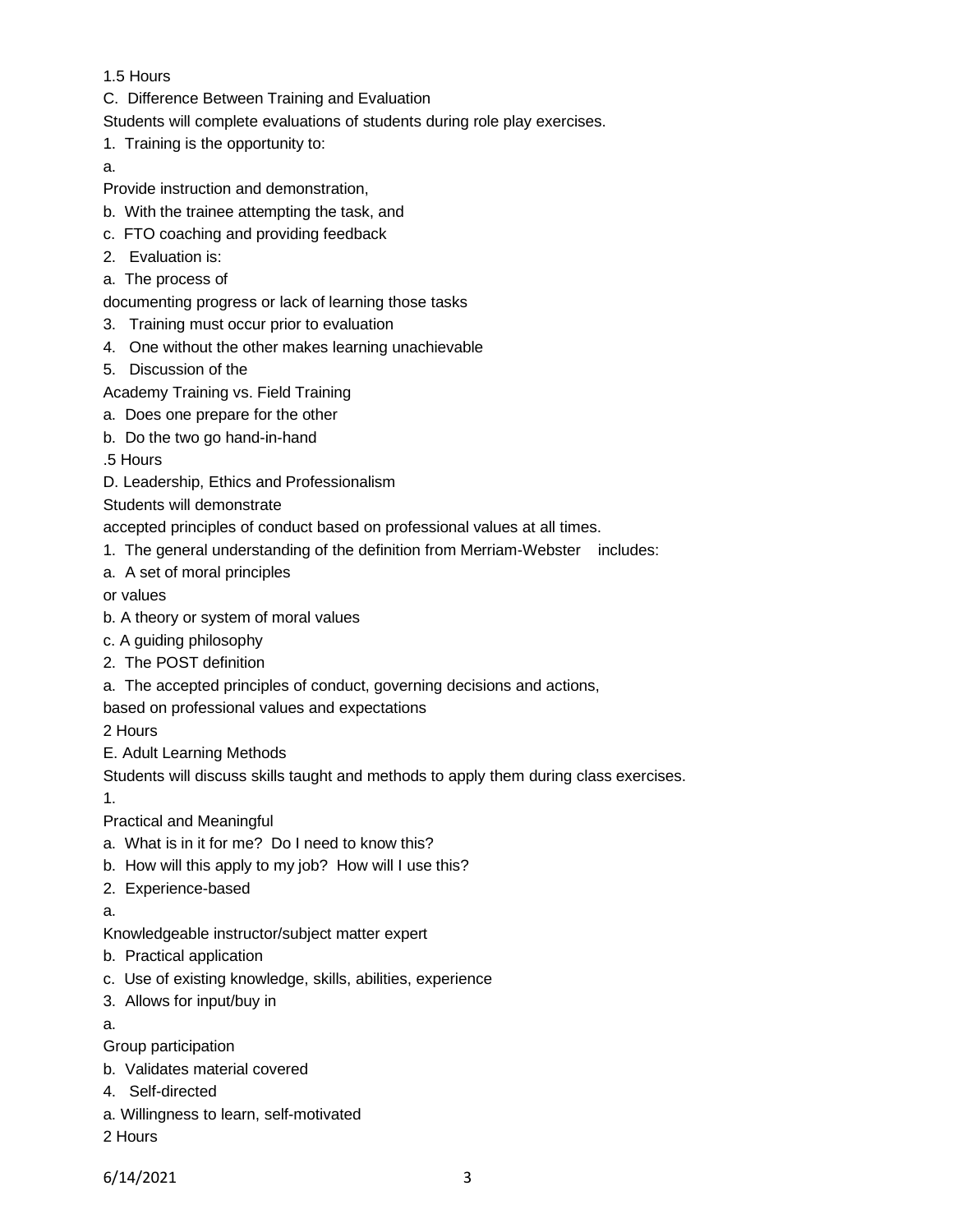- F. Adult Learning Styles
- Students will demonstrate

different learning styles during role play exercises.

- 1. Saying, hearing, and seeing words
- 2. Categorizing, classifying, and observing things
- 3. Thinking, logically analyzing ideas

and situations

4. Doing, processing knowledge through physical

experiences.

5. Relating to people, comparing, cooperating, and interviewing

6. Some people

are familiar with these defined learning styles

- a. Converges (abstract conceptualization and experimentation)
- b. Diverges (combines life experience of concrete experimentation and reflective observation)
- c. Assimilator (combines abstract conceptualization with reflective observation)
- d. Accommodator (concrete experience and active
- experimentations)
- e. Multi-sensory approach is the most effective see/hear/do
- 7. Learning Styles as introduced by the POST Trainee Learning Styles Scenario Video -
- a. Visual Learns by seeing/watching
- b. Auditory Learns by hearing/being told
- c. Kinesthetic Learns by doing/trying different things
- 1 Hours
- G. The Four Step Method of

**Instruction** 

Students will complete a presentation using the four step method of instruction.

1. Introduction - Interest the learner in the job so that s/he will want to learn

2.

Presentation - Show and explain the job to the learner so that s/he

understands the proper procedure and methods to use in doing job

3. Application - Have the learner actively apply

what was taught and correct

errors

4. Test - Test the learner or have the learner perform the job to determine extent of learning and need for remediation

1 Hours

H.

Training/Teaching Skills Development And Demonstrations

1. FTO must develop and maintain positive interpersonal communication skills with their trainees, peers, and the community

they serve

2. FTOs are expected to recognize and apply various adult learning strategies and to utilize effective ways of training, teaching, and communicating

a.

Introduction of the POST - Instruction Game -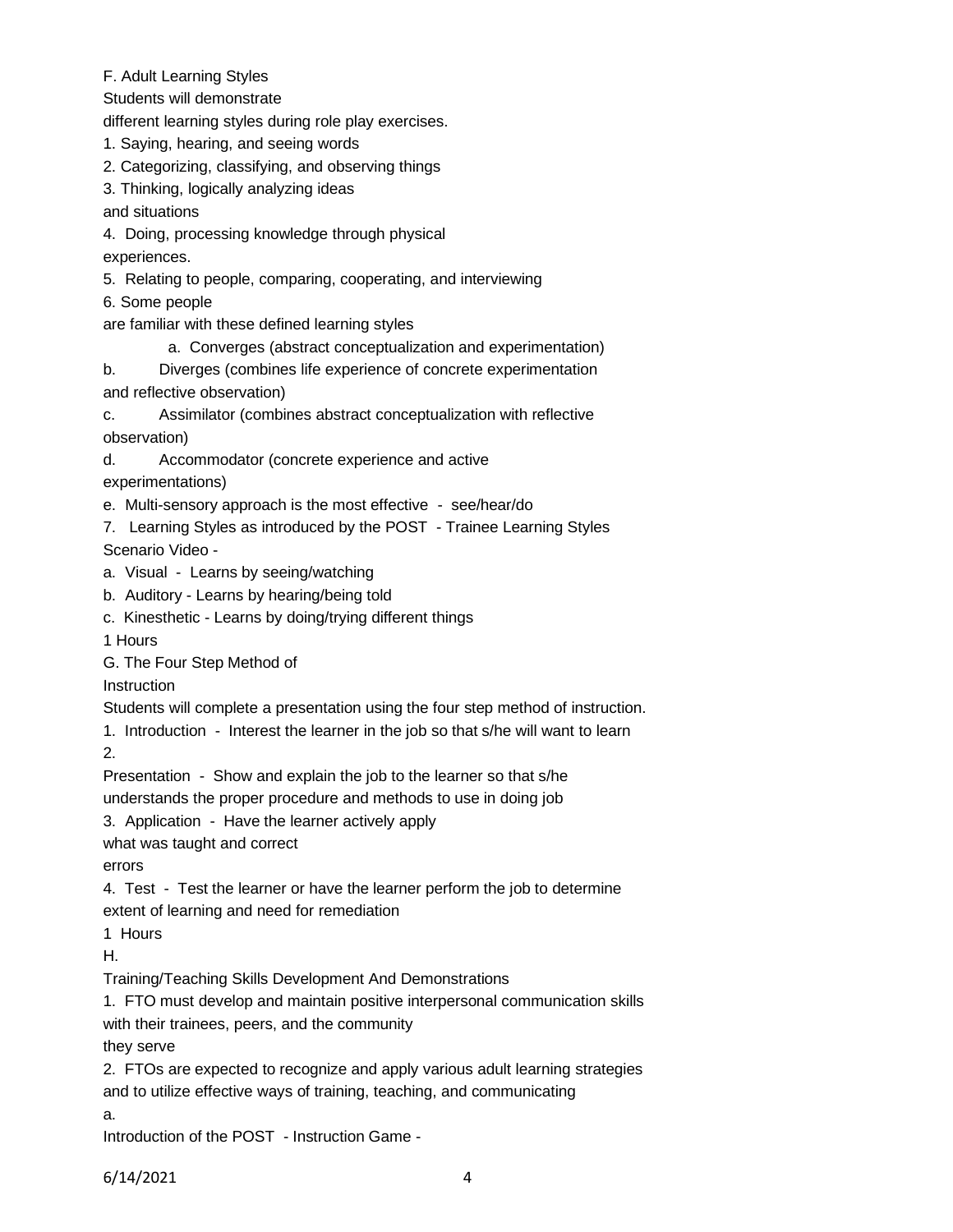### 1 Hours

- I. Basic Components of the Communication Process
- 1. Sender of the message
- 2. Receiver of the message
- 3. The message itself
- 4. Context of the message
- a. Words and tone used
- b. Often it is not what is said as much as how it is said that makes the
- impact on the receiver
- 5. The channel
- used to convey the message
- a. Verbal
- b. Non-verbal
- c. Written
- 6. Noise and filters (both the sender's and receiver's)
- a. Distraction
- b. Background
- c. Biases
- 7. Feedback on the message
- a. Was it understood?
- b. Was there an identifiable breakdown in the communication?
- c. Is there need for

clarification?

- 1 Hours
- J. Communication Skills Needed To Deliver Effective Training
- 1. Verbal and non-verbal
- a. Verbal (word choice, delivery, intonations, etc.)
- b.

Non-verbal (body language, distance, etc.)

- 2. Effective active listening
- a. Validate the sender's message (repeat or paraphrase)
- 3. Recognizing and overcoming barriers to

communication

- a. Unspoken biases/prejudices
- b. Utilization of the handout Effective Listening -

2 Hours

K. Components of Effective Training

Students will list presentation

skills they have previously used and why during a class exercise.

1. Instructor qualities

- a. High level of communication skills
- b. Understands the learning process
- c.
- Understands teaching methodology
- 2. Presentation skills
- a. Ability to present information in a manner that is easily understood
- b. Uses diverse presentation methods

6/14/2021 5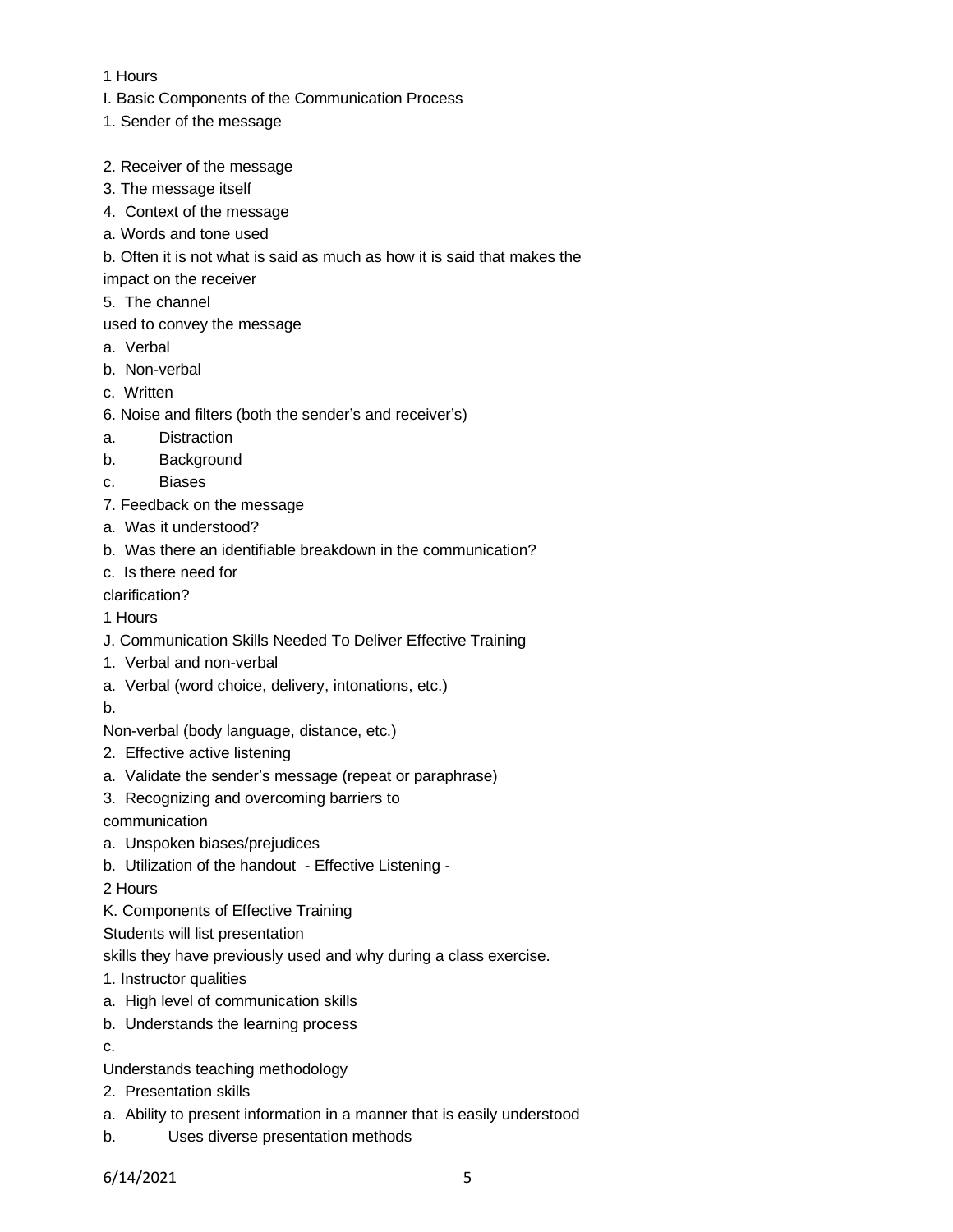- c. Discussion of the handout Training Considerations -
- 3. Teaching/Training styles
- a. Rote
- b. Intimidator
- c. Presenter
- d. Developer
- e.

**Facilitator** 

- 4. Teaching/Training aids
- a. Maps
- b. Chalkboard/white board
- c. Computer-based training (CBT)

1 Hours

- L. Evaluation and Documentation
- 1. Defining competency as it relates to field training. The demonstration of the skills, knowledge, abilities, and attitude to satisfactorily perform the

duties of a solo

patrol officer within an agency

2. Trainees are required to demonstrate competency in all performance areas evaluated prior to completion of the field training program

3.

Documentation as exemplified in the supplied POST Handout on DORs, which provide a record of trainee's progress in some or all of the following areas:

- a. Attitude
- b. Appearance
- c. Relationships
- d. Performance
- e. Knowledge
- 4. Document performance deficiencies as related to the trainee's ability (or

lack of) and his/her

issues

- a. Trainee does not know what to do
- b. Trainee knows what to do, but not how to do it
- c. Trainee knows what to do and how to do it, but just doesn't want to do it

5. Produce an accurate written record/narrative based on observed

performance, using SEGs after viewing the Documentation Scenario Videos

Use SEG language directly in the narrative

- a. Meet the four goals of documentation
- 1) Clear
- 2) Concise
- 3) Complete
- 4) Correct
- 2 Hours
- M. Principles of Remedial Training Plans
- 1. Specific
- a. Specifically identify and describe the deficiency
- 2. Measurable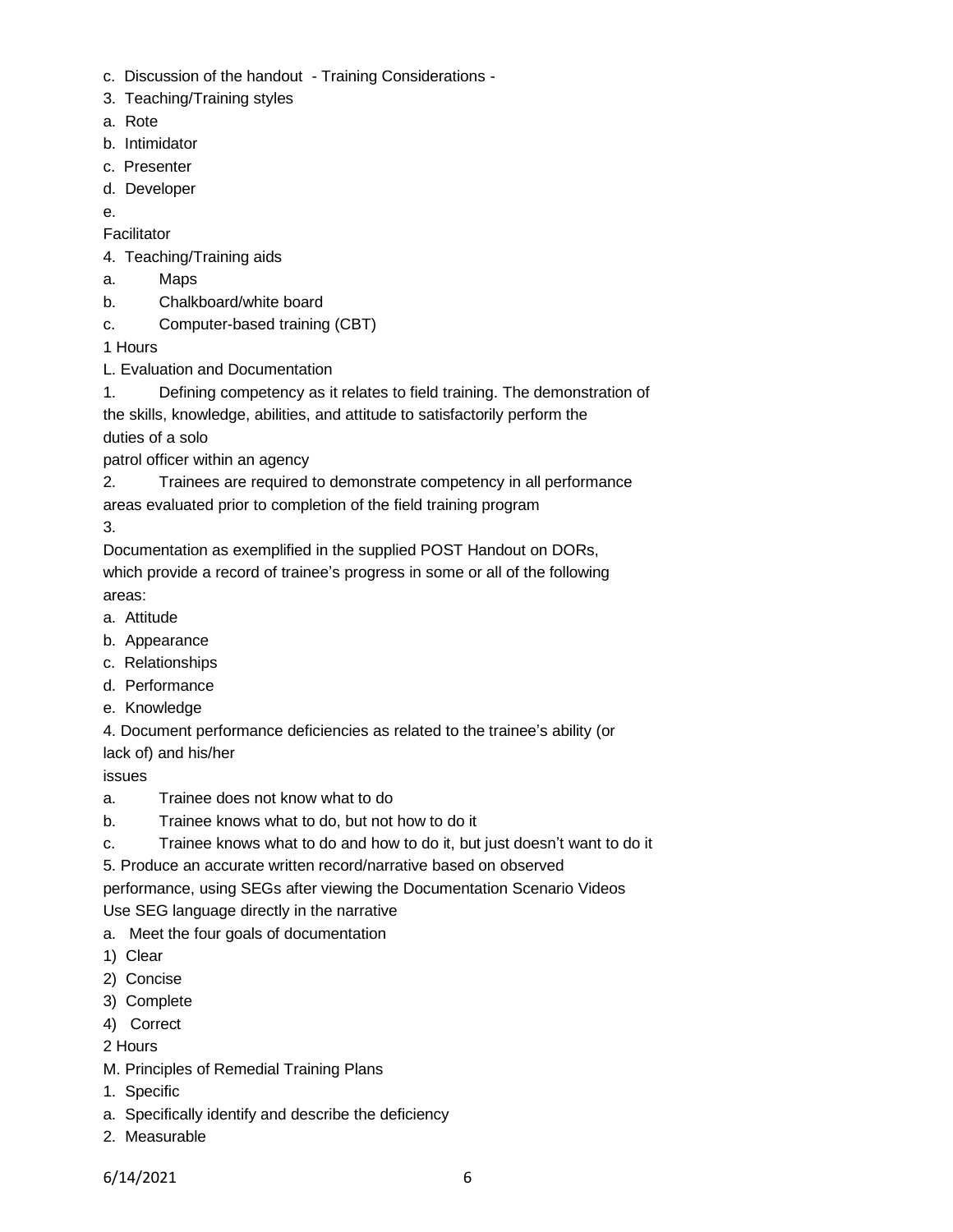a. Should clearly identify what the trainee is expected to accomplish, under

what

conditions, within what time frame, and using what resources

- 3. Attainable
- a. The trainee should have ample time to reach the required goals
- 4. Realistic
- a. Relative to

the deficiency and time frame

- 5. Trackable
- a. Able to be assessed and documented
- 6. Use the POST Handout Remedial Training Plans -

1 Hours

- N. Scenario Training
- 1. Positive

aspects

- a. Provides a safe learning environment
- b. Less liability than actual calls for service
- c. Events are repeatable
- d. Training can be halted at key
- points to reinforce learning
- e. Can fill in the holes for things the trainee may not be exposed to during training
- f. Can prepare the trainee for more

difficult situations

- 2. Negative aspects
- a. Not as realistic as calls for service
- b. Can be predictable
- c. Must be maintained and updated
- d. Requires

good role players and resources

2 Hours

O. Proper Steps To Follow When Recommending Termination of a Trainee

1 Termination procedures may depend on individual agency policy but often

include:

b. Gather all memorandum having bearing on an eventual decision (DORs,

supervisor reports, remedial training plans, contracts, etc.)

c. Documentation

summarizing the trainee's performance should include

conclusions and recommendations regarding retention or dismissal

(recommendations should reflect the writer's point

of view and not be

influenced by other's opinions)

- d. Documentation should reflect positive as well as negative
- e. After all documentation has been reviewed, make

recommendation to

agency head (or

his/her designate)

f. Notify trainee of pending recommendation

6/14/2021 7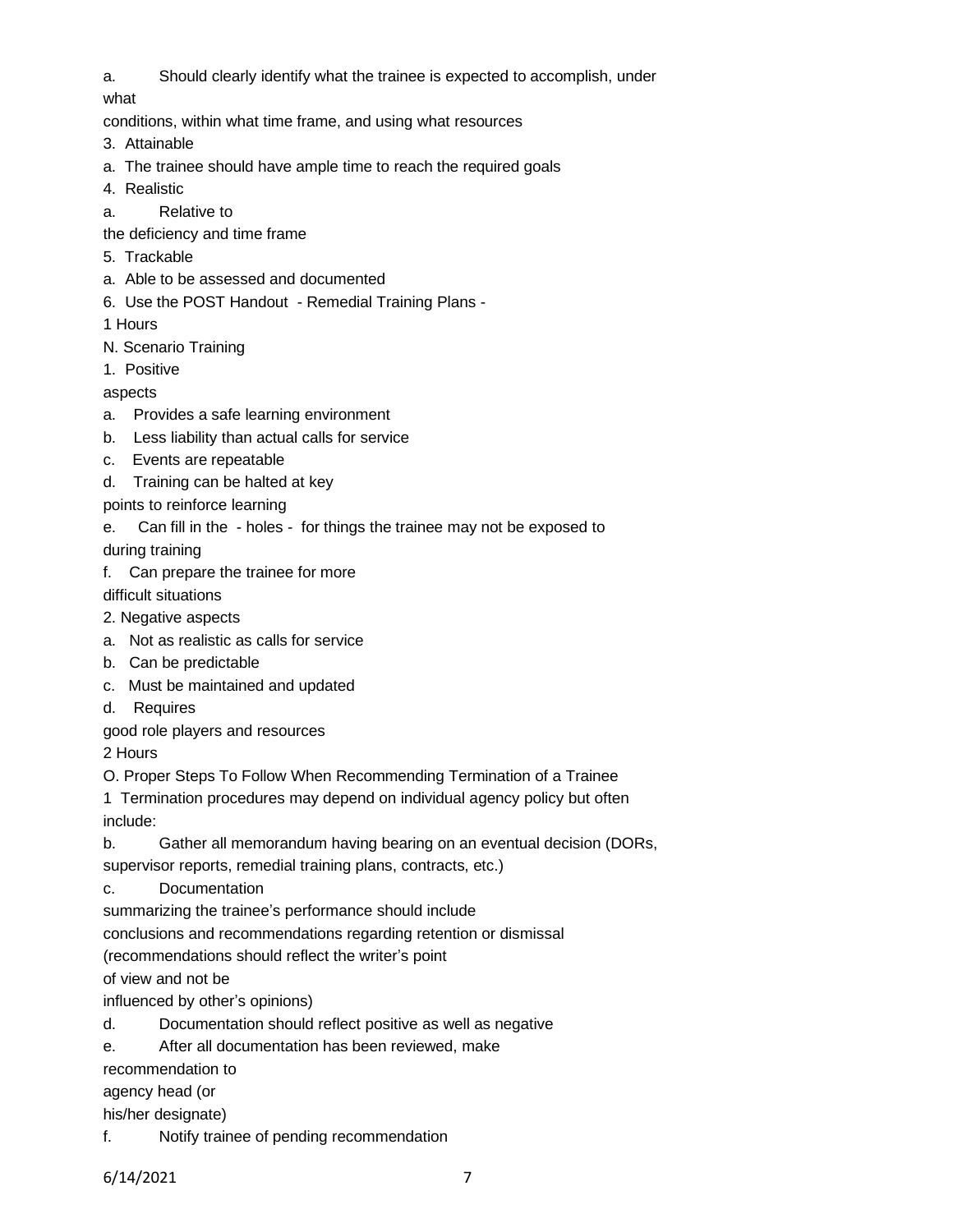g. Allow trainee to speak to anyone in the chain of

# command

- h. Trainee may elect to resign in lieu of termination
- i. Retain all memoranda and reports related to termination
- 2. Understand procedural errors that can lead to

allegations of wrongful

termination

- a. Lack of or inadequate documentation
- b. Failure to complete field training program guide
- c. Failure to provide feedback through

DORs, SWRs, etc.

- d. Failure to provide remedial training
- e. FTO misconduct
- f. Failure to follow chain of command
- g. Failure to comply with POST regulations

3 Hours

P.

- Legal Issues And Liabilities
- 1. Peace Officer Bill of Rights (AB 301)
- 2. Property interest (Skelly)
- 3. Liberty interest (Lubey)
- 4. EEOC (Equal Employment Opportunity

Commission) - Federal

- 6. DFEH (Department of Fair Employment and Housing) State
- 7. FLSA (Fair Labor Standards Act) Federal
- a. Overtime issues relating to homework, equipment

maintenance, etc.

## **METHODS OF INSTRUCTION:**

Lecture, discussion and demonstration will serve as the medium of instruction. Audio-visual aids will be utilized as they facilitate meaningful instruction. Regular assignments will be made for out-of-class study and research. Individual guidance will be provided as required.

## **OUT OF CLASS ASSIGNMENTS:**

Required Outside Hours: 12

Assignment Description: Reading department Policy

Required Outside Hours:

Assignment Description: Written evaluation to be graded in class.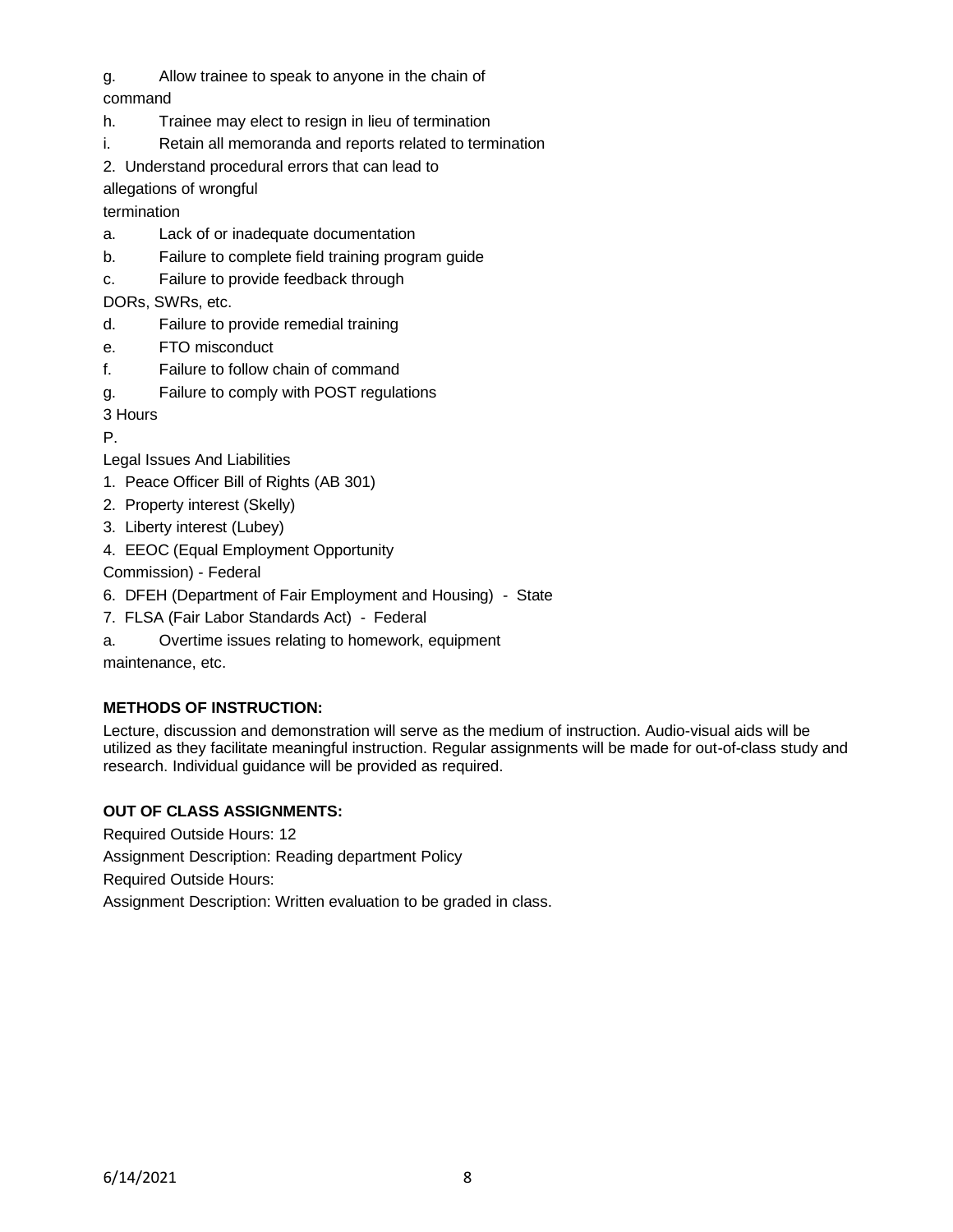#### **METHODS OF EVALUATION:**

Writing assignments

Percent of total grade: 15.00 %

Percent range of total grade: 15 % to 20 % Reading Reports. If this is a degree applicable course, but substantial writing assignments are not appropriate, indicate reason: Course primarily involves skill demonstration or problem solving

Writing assignments

Percent of total grade: 15.00 %

Percent range of total grade: 15 % to 20 % Reading Reports. If this is a degree applicable course, but substantial writing assignments are not appropriate, indicate reason: Course primarily involves skill demonstration or problem solving

Writing assignments

Percent of total grade: 15.00 %

Percent range of total grade: 15 % to 20 % Reading Reports. If this is a degree applicable course, but substantial writing assignments are not appropriate, indicate reason: Course primarily involves skill demonstration or problem solving

Writing assignments

Percent of total grade: 15.00 %

Percent range of total grade: 15 % to 20 % Reading Reports. If this is a degree applicable course, but substantial writing assignments are not appropriate, indicate reason: Course primarily involves skill demonstration or problem solving

Writing assignments

Percent of total grade: 15.00 %

Percent range of total grade: 15 % to 20 % Reading Reports. If this is a degree applicable course, but substantial writing assignments are not appropriate, indicate reason: Course primarily involves skill demonstration or problem solving

Writing assignments

Percent of total grade: 15.00 %

Percent range of total grade: 15 % to 20 % Reading Reports. If this is a degree applicable course, but substantial writing assignments are not appropriate, indicate reason: Course primarily involves skill demonstration or problem solving

Problem-solving assignments

Percent of total grade: 25.00 %

Percent range of total grade: 25 % to 30 % Lab Reports; Quizzes

Skill demonstrations

Percent of total grade: 50.00 %

Percent range of total grade: 50 % to 60 % Class Performance/s; Performance Exams

Objective examinations

Percent of total grade: 5.00 %

#### **REPRESENTATIVE TEXTBOOKS:**

n/a